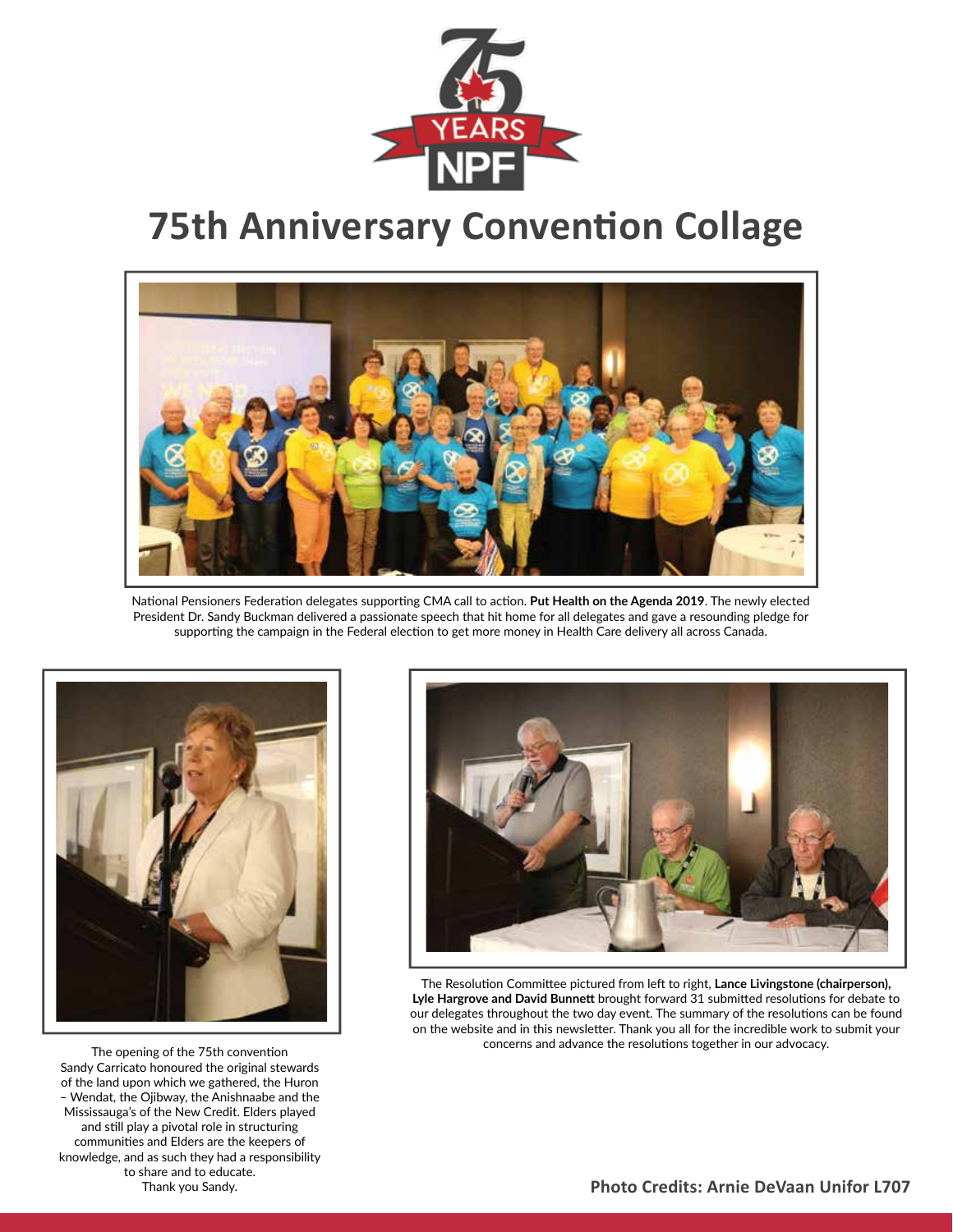

## **75th Anniversary Convention Collage**





Council of Canadians Ontario Chair John Cartwright presented the work of the organization leading into the Federal election and the need to bring the topics surrounding the environment crisis into all of our advocacy.



Pictured together left to right; Dr. Sandy Buckman and Trish McAuliffe sporting the CMA campaign t-shirt provided to all delegates.



Canadian Federation of Pensioners (CFP) President, Mike Powell delivered an update on the work of the NPF pension committee and coalition partners on the Pension Security Campaign.